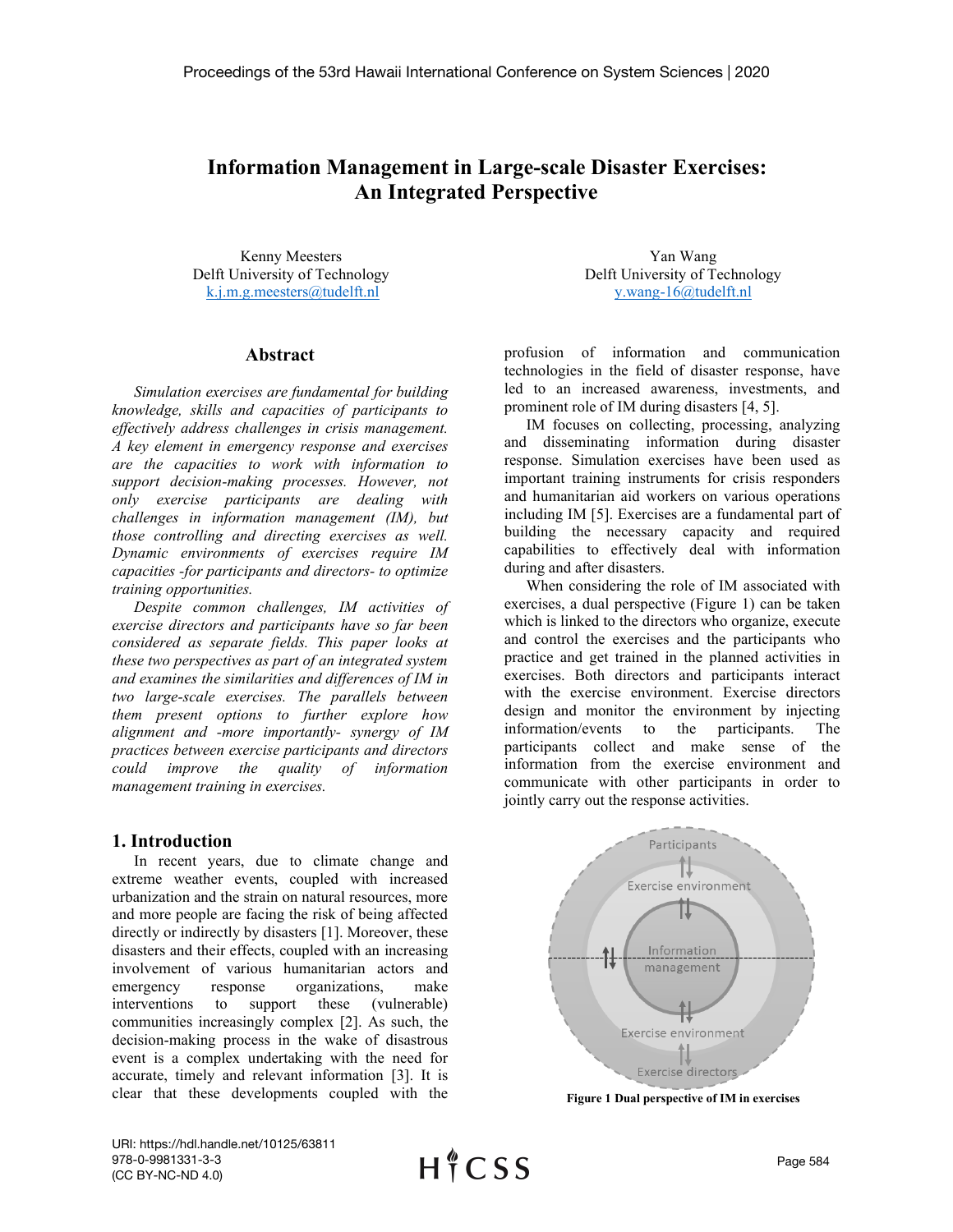The two perspectives mentioned above seem to be operating at different levels and independently from each other. The information use and IM responsibility within the exercise lies primarily with the exercise participants. They are challenged with various tasks such as coordination challenges and analytical tasks which require proper management of information to be effectively completed. On the other hand, the IM of the exercise management lies primarily with the exercise directors. They require information to monitor and assess the exercise progress. One could argue that the IM tasks for exercise participants are more challenging since the situational information in the exercise scenario are less known by them in advance. Nevertheless, the exercise environment also presents demanding tasks on IM for the directors, as the execution of the designed scenario is an interactive process in a multiactor environment.

In this paper the similarities and differences in IM of large-scale exercises for directors and participants are examined. Moreover, it explores how IM from one perspective influences the other one, and the relationship between their interaction and quality of information generated in exercise environment. The outcome will enable a rich, engaging learning and training environment for IM during crisis situations.

## **2. Background**

Exercises and capacity building have long been a fundamental cornerstone of building up the required capacities, knowledge and skills to effectively deal with disasters and unexpected emergencies. In the past decades, IM has been established as its own discipline and field in both crisis response and training.

### **2.1 Capacity Building**

IM, much like many other aspects in the field emergency response and disaster management, requires the build-up of sufficient capabilities and capacities for effective deployment during emergencies. Different national government services and international organizations offer specialized courses in the field of IM. The United Nations Office for the Coordination of Humanitarian Affairs (UN OCHA) offers for example the Coordinated Assessment and Information Management course (CAIM), the European Union Directorate General for Humanitarian Aid and Civil Protection (DG ECHO) offers various trainings as part of their Union Civil Protection Mechanism (UCPM) in which IM is prominently featured. Furthermore, a myriad of IM courses exists within academic, private and public institutes.

However in a study by the national learning center it is demonstrated that classroom exercises have little retention potential [\[6\]](#page-9-5). As shown in Figure [2,](#page-1-0) only about 5 percent of what people hear in a classroom is retained. Other passive methods score higher on the pyramid, although retention percentages remain relatively low. To achieve a higher retention rate participatory method should be used. For example by doing a practical exercise around 75% of the information is retained, when students are able teach and reflect upon other the retention rate is even shown to go up to 90% [\[7,](#page-9-6) [8\]](#page-9-7). While there is debate about the specific numbers, these and other studies agree that –in addition to providing knowledge- other, engaging methods for improving the retention rate should be employed.



**Figure 2 The learning pyramid [\[9\]](#page-9-8)**

## <span id="page-1-0"></span>**2.2 Disaster Exercises**

While trainings enable participants to acquire the necessary skills and knowledge in the field of IM, the application of this gained capacity during emergencies requires often a more comprehensive environment [\[5,](#page-9-4) [10,](#page-9-9) [11\]](#page-9-10). In other words, although IM-specific training offers a valuable training opportunity, applying this knowledge in a realistic environment is necessary to ensure that these skills can be used in emergencies and while under stress.

Simulation exercises come in various forms [\(Figure 3\)](#page-2-0), ranging from full-scale field exercises to table-top games and more conceptual analytical models. Even though full-scale exercises require more resources and efforts to set up and conduct in comparison to 'light-weight' exercises, it can provide a more immersive experience for participants. The post-disaster environment set up in this type of exercises approximates comprehensive field conditions [\[12\]](#page-9-11) as close to a realistic intervention as possible [\[13\]](#page-9-12). Such realistic environment allows trainings to provide valuable results [\[14\]](#page-9-13). Field exercises comprise a series of events and a group of stakeholders. The creation of exercise environment requires tremendous amount of interactions among people and materials alongside those events triggered by an exercise scenario.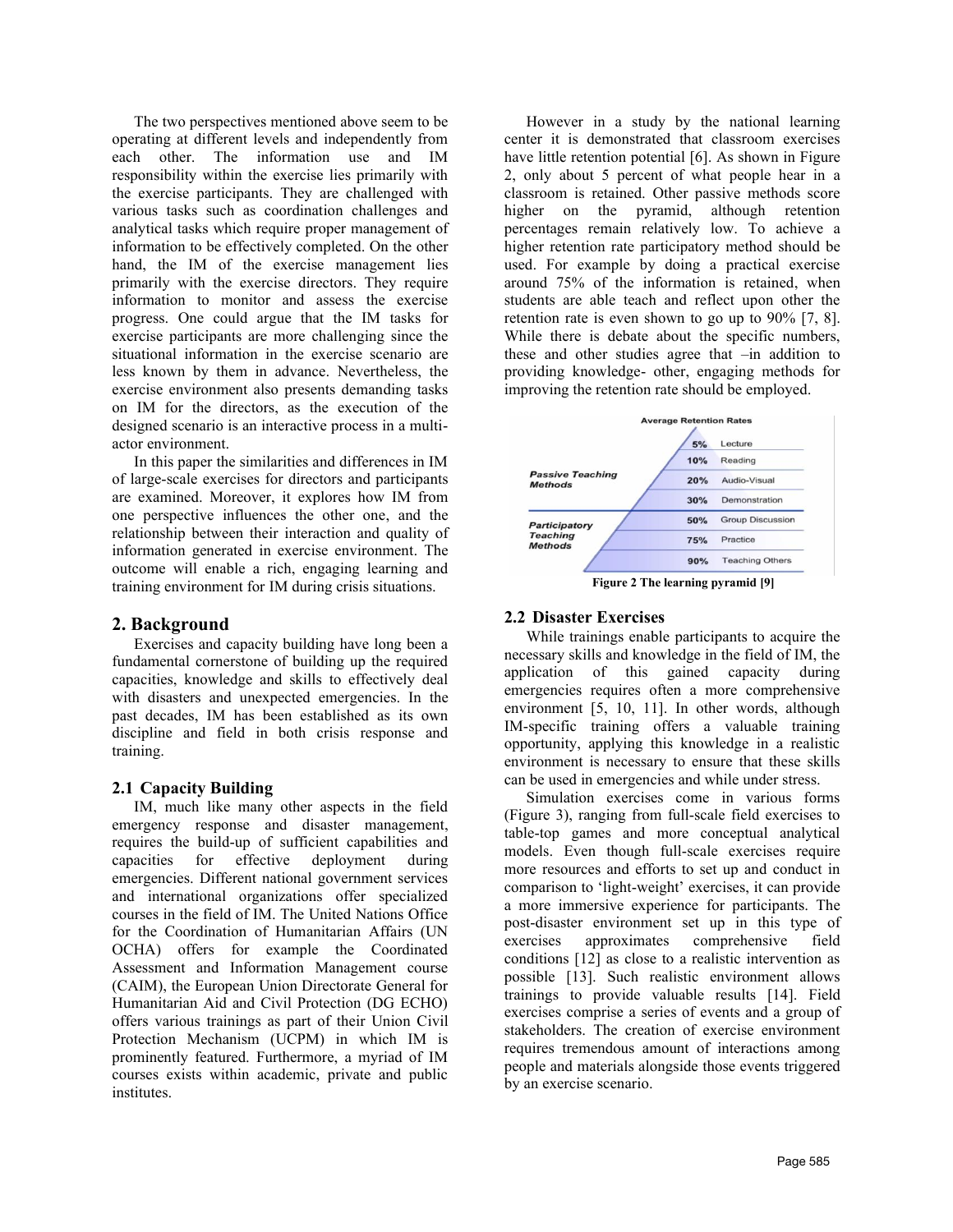

#### <span id="page-2-0"></span>**2.3 Exercise management and IM activities**

Medium to large simulation exercise achieves a high level of operational realism [\[16\]](#page-9-15) meanwhile is extremely complex to design and manage at the same time. Such exercise is often organized with numerous national or international organizations, have multiple objectives and run parallel activities across various locations. Exercise management typically covers three phases, namely the pre-event phase, the event phase and the post-event phase [\[15\]](#page-9-14), and involves three perspectives (organization, players and environment) in the exercise planning, delivery and execution [\(Figure 4\)](#page-2-1) [\[17\]](#page-9-16).

The IM of exercises creates environment which facilitates consistent understanding of exercise tasks and timely updates among all the exercise participants. For instance, [Meesters, Van Beek and](#page-9-17)  Van De Walle [18] created two connected exercise environment, i.e. the social media (online) environment and the in-field environment, and scenarios to engage exercise participants and responders across the 2 environment. The IM tasks included injecting important information on the social media to steer the exercise moving forward and monitoring the participants' interactions in both environments.



**Figure 4 Game Design Workflow [\[17\]](#page-9-16)**

#### <span id="page-2-1"></span>**2.4 IM and IQ in crisis management**

IM in the context of crisis management describes a complex socio-technical process that has the purpose to provide relevant information, to the right person, at the right time, in a usable form, and to enable a better understanding of the emergency and ultimately to achieve informed decision-making in the response [\[19\]](#page-9-18). Crisis management and humanitarian operations often encounter challenges resulted from the dynamic operating environment the communication complexities among all stakeholders and the criticality of first-time-right operations [\[20\]](#page-9-19). In order to minimize the impact of these challenges, it demands seamless coordination supported by proper IM practices. I.e. the improved speed and accuracy of information generated support the decision making process in these situations [\[21\]](#page-9-20).

The general process adopted by UN OCHA [\[22\]](#page-9-21) consists of four elements, namely collection, processing, analyzing and dissemination. During meetings, data collection efforts are organized, key notes on situational awareness are shared and activities harmonized. Experts on humanitarian affairs or policy specialists are involved in analyzing the data collected and interpret them into meaningful information. The resulting products and services are disseminated to a wide range of audience to support the development of mission strategies and operations. The importance of having a proper IM workflow has been increasingly recognized as information plays an important role in crisis situations when its added value is timely perceived. Information quality (IQ) is one of the essential drivers to realize this impact [\[23\]](#page-9-22).

While the interpretation of IQ vary and depend on the context, the following measurements are identified in the domain of disaster management [\[24\]](#page-9-23): **correctness**, **timeliness**, **completeness**, **quantity of information**, **context awareness** and **validation of information**. Despite the importance an understanding of how exercises could potentially contribute to improving the IQ and IM practices in crisis management is still lacking. This is in part due to the difficulty of measuring these IQ requirements, according to various information architects from different agencies. Nevertheless a better understanding of the influential factors to IQ and IM practices and how exercises incorporate them into the exercise design and management would enable a more optimal and tailored exercise design for IM capacity building.

### **3. Methodology**

This paper looks into the key elements of IM from literatures in the field of crisis management and creates a framework for assessing IM activities of exercises directors and participants. The framework is validated by being applied in two large-scale disaster exercises as case-studies (Yin, 2017). The cases presented below were chosen on the basis of the exercise type, access of the researchers, the scale of participating organizations and facilitation. While field-research during real emergencies provide valuable insights and important validation for research design, observations during real-world interventions and disaster responses are challenging [\[25\]](#page-9-24). Exercises therefore also provide a valuable opportunity for researchers to come to better understanding of various aspects of disaster manage.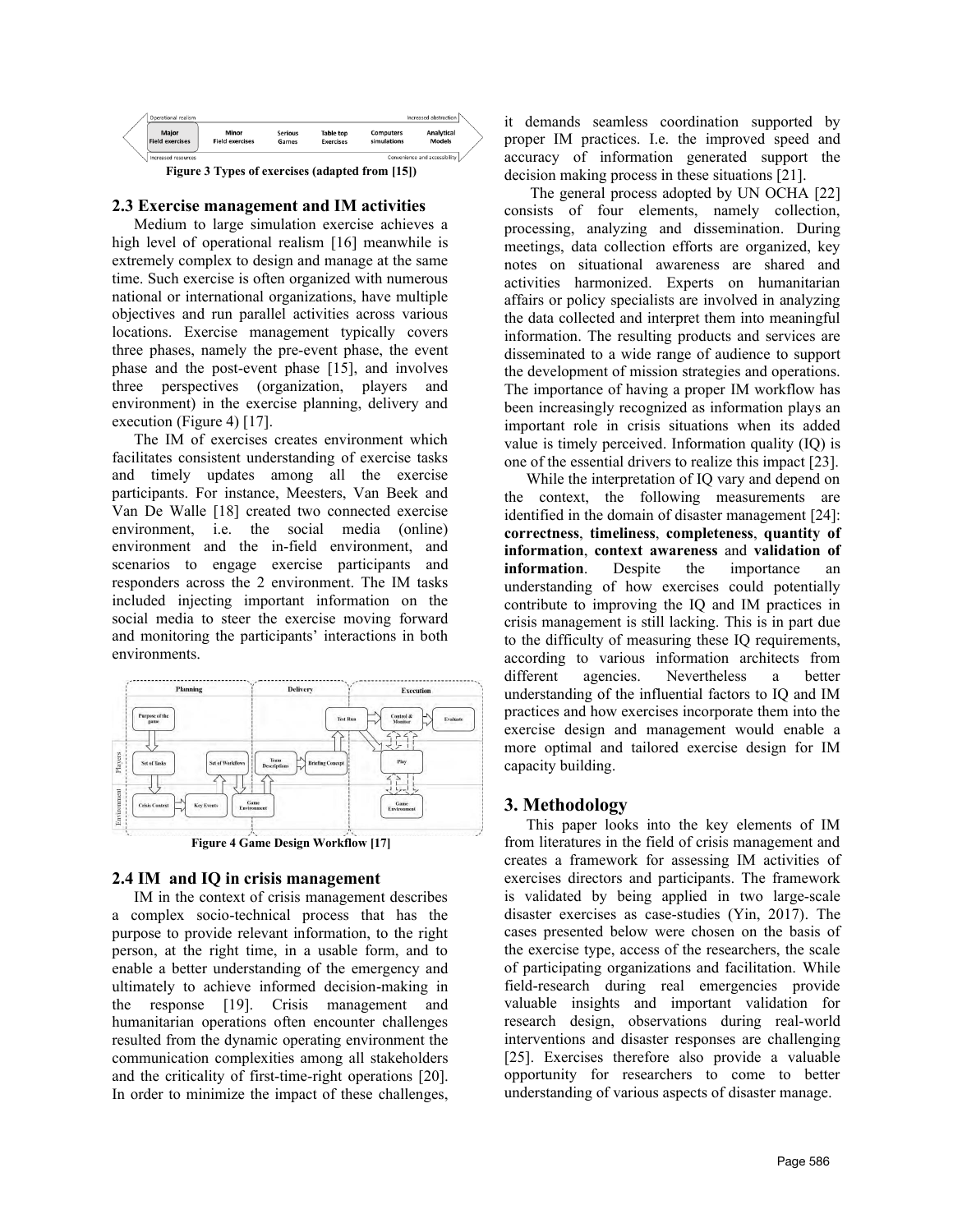#### **3.1 Framework design**

In order to examine the IM of exercise directors and participants, it is important to understand the scope and activities of IM from these two perspectives. Based on the workflow designed in Figure 4, a set of IM activities is identified for each exercise management stage (planning, delivery and evaluation) and presented i[n Table 1.](#page-3-0)

|--|

<span id="page-3-0"></span>

|           | <b>Exercise directors</b>                                                                                                                                                                                 | <b>Exercise Participants</b>                                                                                                                                                                          |
|-----------|-----------------------------------------------------------------------------------------------------------------------------------------------------------------------------------------------------------|-------------------------------------------------------------------------------------------------------------------------------------------------------------------------------------------------------|
| Planning  | Define exercise objectives,<br>identify/communicate with<br>stakeholders and their<br>tasks, formulate exercise<br>management workflows,<br>design scenarios and<br>exercise's information<br>environment | Attain situational awareness,<br>define team objectives,<br>identify and connect with<br>stakeholders and work focus,<br>setup team structures and<br>workplans, establish<br>communication channels. |
| Delivery  | Maintain the exercise's<br>information environment,<br>coordinate with exercise<br>staff, deliver information<br>(injects) to the participants<br>in the exercise, ensure<br>scenario consistency         | Collect data, make sense of<br>situation, coordinate and<br>cooperate with other<br>stakeholders, produce and<br>disseminate information<br>products, inform the decision-<br>making process          |
| Evaluatio | Monitor exercise progress,<br>evaluate exercise<br>effectiveness against<br>exercise objectives, verify<br>the learning outcomes of<br>the exercise                                                       | Monitor field situation, assess<br>response progress, determine<br>response effectiveness and<br>implementation of decisions,                                                                         |

While exercise directors and exercise participants have a different perspective on the exercise, they have shared objective: providing an environment that enables an optimal opportunity for building improving IM capacities. Table 1 illustrates that for each stage of an exercise design various IM activities happen for both exercise directors as well as exercise participants. However, these IM activities do not exist in isolation but influence and -even moredependent on each other. For example, the ability of participants to attain a sufficient situational awareness to deal with the crisis response, not only

depends on their ability to implement an effective IM process, but also on the information (potentially) available to them in the exercise environment. Vice versa, exercise directors depend on the information attained from the exercise to determine specific actions to manipulate the exercise environment such as releasing more or less information into the exercise; as participants make certain decisions exercise directors need to update their situation.

Throughout an exercise the two IM cycles interact with each other through the various information exchange mechanisms in the exercise (such as digital platforms, role-players or other injects). As the exercise progresses both participants and directors are trying to maintain an overview of the situation and implement decisions to reach their objectives. Subsequently, the quality of the information exchanged in this shared environment is based on these decisions and derived from their situational understanding. This in turn drives the quality of the information and the information exchange between the exercise directors and the participants in the exercise environment as illustrated in Figure 5.As exercises grow larger and multiple actors enter the exercise maintaining this information cycle, the task of providing necessary information quality and an optimal training environment becomes increasingly complex for all involved.

#### **3.2 Case selection & Data collection**

In order to examine the role of IM and IQ involving a large group of different stakeholders and interactions in a realistic, operational environment the authors considered various large-scale exercises in the field of humanitarian aid and emergency response. As mentioned, large-scale exercises are resource incentive and take year(s) to prepare but often occur on a cycle which enables us to anticipate various large-scale exercises. In addition to the availability of such exercises, the possibility to observe and participate in various parts of the



<span id="page-3-1"></span>**Figure 5 Information Management environments and Information Quality in Exercises**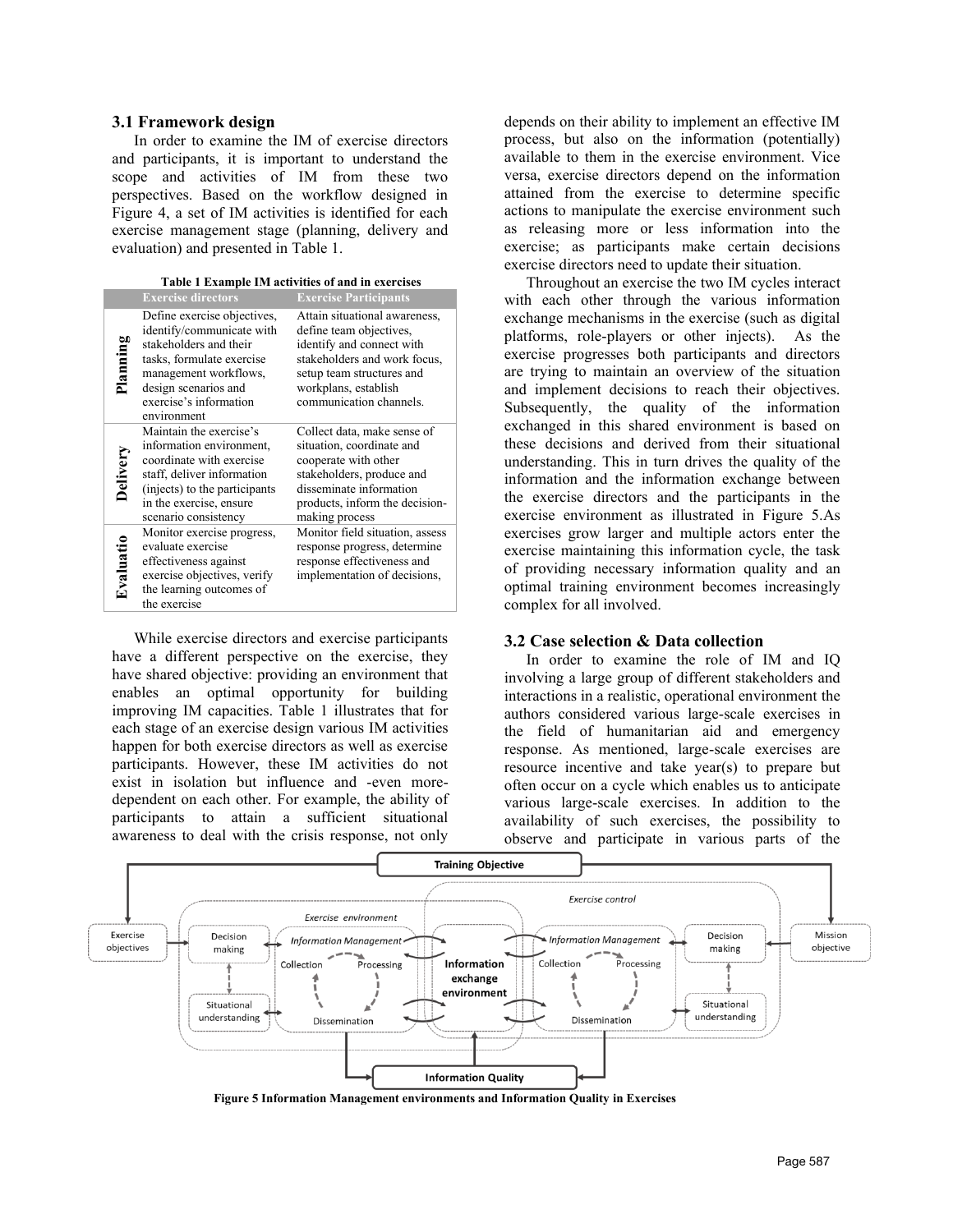exercise (such as evaluator, participant, role-player or exercise directors) played an important part in the selection process. Based on these criteria, two largescale disaster exercises, TRIPLEX2016 and SimEx2018, were used in this research. During both exercises the authors were involved in various aspects of the exercises such as the planning, delivery and evaluation of the exercises.

In these roles the authors were able to attain a comprehensive understanding of the IM cycles of both the exercise participants as well as the directors. During SimEx 2018 for example, one of the authors was embedded with the exercise directors, while the other author joined the exercise as IM officer. During TriplEX 2016, one author joined the central evaluation team, while the other author joined the role-players group (as both manager and role player). In both cases, the authors were embedded in the exercise directors team as well as the participants / role players to conduct participant observation [\[26\]](#page-9-25). By performing exercise tasks together with other participants, the authors took notes and pictures of their experiences and studied various documentation of the exercise and IM guidelines. These various roles combined provided not only a perspective on the IM activities for both exercise directors and participants, but also enable to examine the relationships between these groups in relation to the (quality of) information shared.

#### **3.3 Analysis**

The activities identified in [Table 1](#page-3-0) set the scope of the research and are used to collect data from the chosen cases. The various notes, pictures and other observations collected from the two exercises were first divided into two main categories: IM of exercise directors and IM of exercises participants. Next, the observed IM activities were divided into the different stages per exercises such as planning, delivery and evaluation. This was further supplemented by other

documents such as exercise manuals or standard operating procedures (SOPs) from the participating organizations, resulting in an overview of the various IM activities in the exercises. The relationship between these activities and the either supplied or requiredinformation and IQ was examined, following the framework depicted in fig 5 and the information quality characteristics introduced in section 2.4.

#### **4. Case study: TriplEx 2016**

TriplEx is a large-scale field simulation exercise providing a unique value as one of only few civilianrun multilateral humanitarian response field emergency simulations. The exercise regularly involves, international organizations such as the United Nations agencies and organizations or the European Union, NGOs, and military organizations'. TriplEx 2016 was managed by an international consortium managed by the Norwegian Civil Defense (DSB) and was conducted in September 2016 in southern Norway. with more than 200 participants from over 30 organizations working in the humanitarian and emergency response field.

#### **IM Activities of Exercise Participants**

As TriplEx 2016 covers a wide range of actors that jointly respond to a disaster, the IM processes are prominently featured as part of the exercise. Real and role-played organizations continuously exchange information to come to a situational understand to drive their decision-making process. Throughout the exercise various pieces of information are released to or uncovered by the participants and integrated in their IM processes.

From a participant point of view, the key IM challenges in TriplEx stems from interacting with the large number of participants. A key element in the IM cycle is to map, engage and exchange with different stakeholders including other participants and role-played organizations. To facilitate this process various real-world tools have been employed such as the Virtual OSOCC (discussion/ information platform), and Humanitarian.id (a digital identity provider / contact list). Other means for exchanging information included modalities such as meetings, briefings, and emails. Interestingly, WhatsApp played a significant role in the information exchange during the exercise among the participants.

In addition to the stakeholder engagement,



**Figure 6 In-exercise communication structure at TriplEx 2016**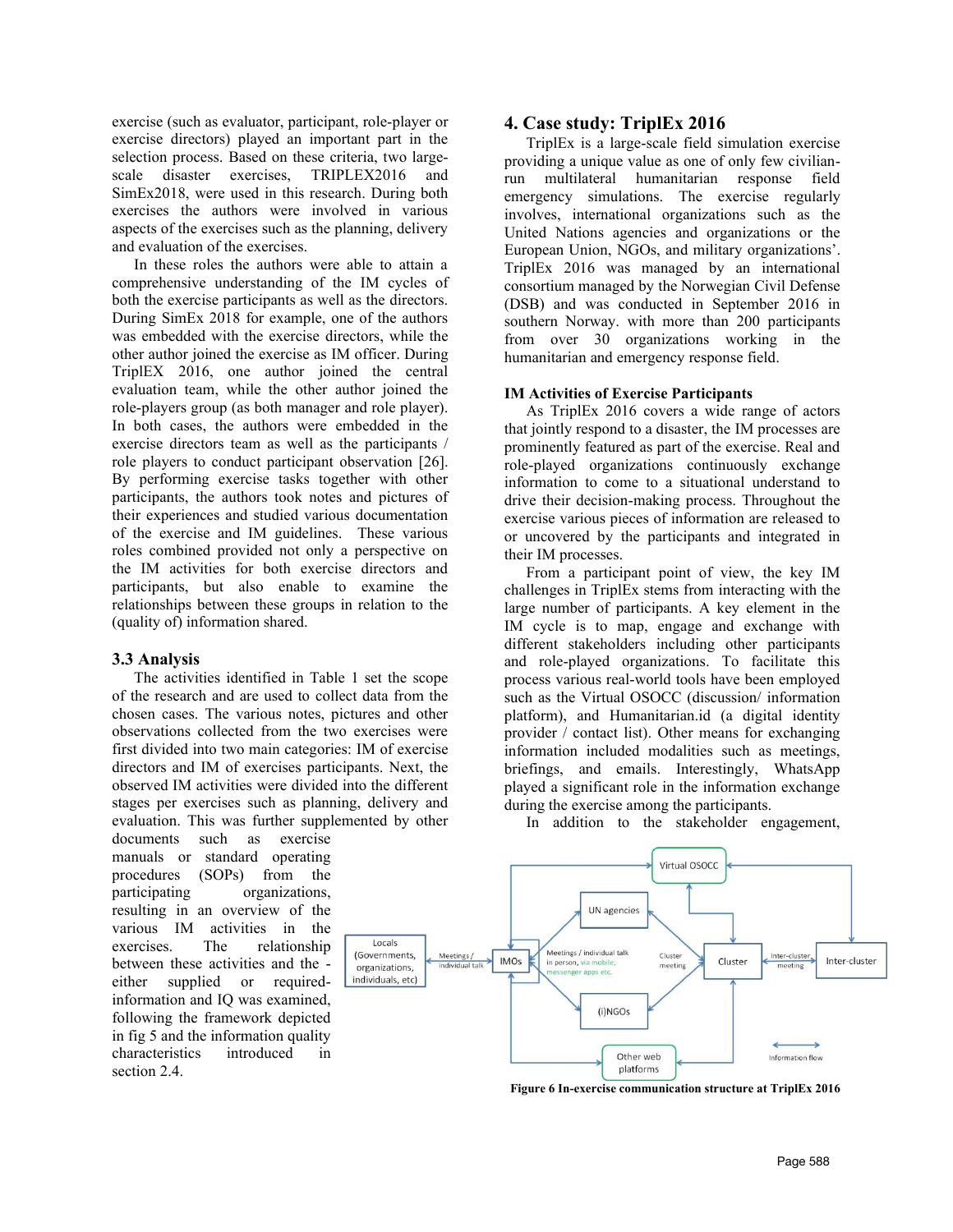various other IM tasks included the collection of assessments data, either physically through engaging with role-played affected community members, or reviews of secondary data. These were again supported by various tools such KOBO (form/data collection application) and HDX (Humanitarian Data Exchange, a platform for exchanging datasets). The diagram in Figure 6. depicts the various information flows in the exercise from the participants viewpoint.

### **IM Activities of Exercise Control**

One of the key challenges for the exercise directors was the tracking, allocation and deployment of resources such as locations, role-players and other exercise elements throughout the exercise. The size of TriplEx 2016 (both in number and geographical spread) made these challenges even harder. For example, around 65 students in related studies from three European universities to play civilian roles in various injects, in order to provide a realistic, interactive disaster environment. However, these students each had to be instructed, briefed, transported, retrieved and debriefed in multiple rotations per day. As these students provided a large portion of the information (injects) that the participants had to work with, their briefing (what information was to be exchanged) and debriefing (what was actually exchanged) was crucial for a consistent exercise environment. Similar considerations applied to other forms of information provided such as digital injects (phone, email, platform messages).

In addition, the exercise directors relied on various 'local-controllers' to be the eyes and ears in the field and report back to exercise staff where decisions could be made to adjust the exercise much like an assessment process. Finally, a separate group of evaluators was assigned to be responsible for collecting data and evaluating both the performance within the exercise and the exercise itself. The main communication between the various groups in exercise control occurred via Slack with separate channels for various parts of the exercise.

### **4.2 Case study: SimEx 2018**

SimEx is an annual large-scale simulation exercise taking place in Portsmouth, United Kingdom. SimEx is comprised of two connected exercises-parts. First, the national side of the exercise focusses on the local, regional and national emergency response organizations. This includes local hospitals, regional emergency and fire-fighting services as well as national capacities and governments services. Second, the international side of the exercise focusses on the role of international

agencies and (i)NGOs such as the United Nations Disaster Assessment and Coordination (UNDAC), MapAction and the Department for International Development (DIFD) of the UK government. In total the exercise involved over 40 key organizations and over 500 participants. The exercise includes a range of activities such as activation, mobilize, respond operationally on scene, report (internally and externally), implement short and medium-term plans, hand-over, demobilize and complete after-action reviews.

### **IM Activities of Exercise Participants**

The dual nature of SimEx with both a national and international component provides specific information challenges to the participants, specifically related to the coordination. As each part of the exercise in essence can operate independently, the direct need for information exchange is limited. However, the overall effectiveness of the (inexercise) response and the individual organizations will improve if better coordination and information exchange is achieved. In other words, in contrast with TriplEx, the information exchange in SimEx is not per se driven by formal structure, organizational mandates or standards operating procedures but rather from a collaboration point of view. This requires participants to actively seek out other (participating and role-played) organization to acquire information that enables a more informed decision-making process.

As a result, the key IM challenges in SimEx 2018 included actively searching and monitoring information on various platforms, understanding and addressing the information needs of the own and other organizations to create synergy, and collaborate with (role-played) government agencies and affected communities. As an example, social media (Twitter) was used during SimEx 2018 by the role-played affected community members to not only deliver eyewitness accounts from the field, but also establish relationships through (digital) interactions. The inclusion of this aspect in the exercise required a more outward and pro-active approach of the responders.

To support this IM process not only were various tools being used such as HumanitarianResponse.info (web platform for information exchange and coordination) but also real-world support groups such as the Standby Task Force (a world-wide group of online volunteers that supports remote information management including the mapping of social media activity). Furthermore, other tools were used to track activities of stakeholders such as Slack and Trello.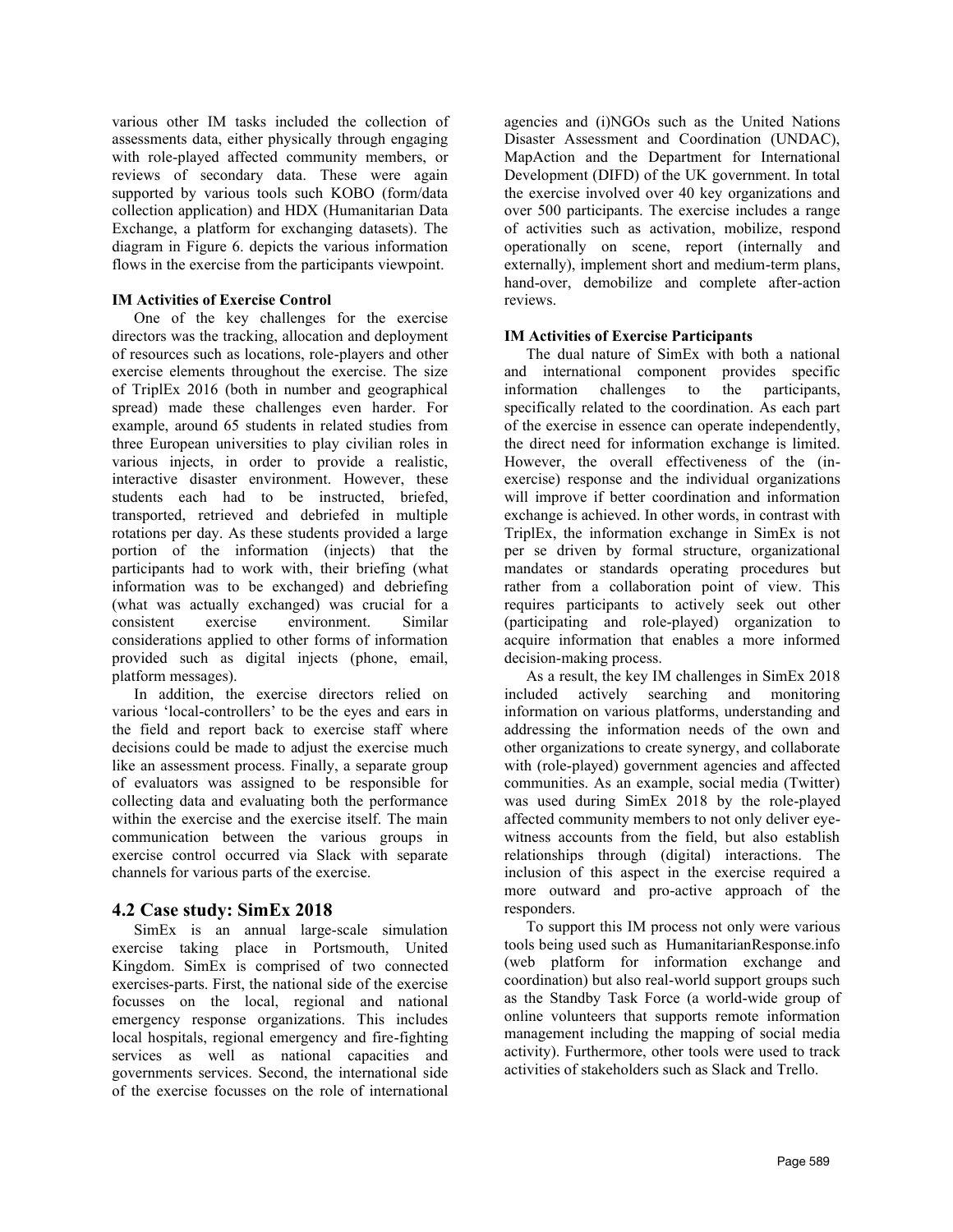#### **IM Activities of Exercise Control**

In SimEx 2018, exercise control mainly emphasized the gathering of information through direct observations in the field and the interaction with various role players, both as affected communities as well as local government, NGOs and other organizations. A few websites with baseline data about the affected country have also been provided to the participants.

A particular challenge in SimEx 2018 was the use of (real-world) social media. This addition provided a realistic and comprehensive environment for the participants to obtain more information directly from the field (akin to real-world disaster). It also enables role-players to engage with the responders and participants organizations in other ways then face-toface contact on-site, providing a more engaging and immersive experience for them. However, maintain the integrity and consistency of the scenario throughout these various modalities for interaction is challenging for exercise directors, as some participants may take more leeway or add their own interpretation of the scenario.

In terms of learning opportunity and evaluation SimEx uses a fairly unique approach. As SimEx also involves students who are relatively new to disaster management and emergency response the core emphasis is not only on replicating an as realistic scenario for the exercise but balances this with an optimal learning environment. For example, in the UNDAC team experienced team-members are joined by students who work alongside them, fulfilling a mentoring role. This form of 'controlled players' provides not only exercise control with more monitoring options, but also ensure an optimal learning environment.

### **5. Results**

In both large-scale exercises, IM plays a critical role although implemented differently. For example, in SimEx 2018, social media was actively included as part of the IM activities for participants, whereas TriplEx 2016 involved IM activities involving a wide range of actors. Likewise, the management of information on the exercise director level also differed. The information generated and injected in the exercise was mainly through a limited number of key role players, where in TriplEx a larger number of role-players generated more distributed information for the participants. However, despite these differences in implementation, for both the participants and directors, the need for proper IM and sufficient IQ to optimize their respective decisions making is a crucial prerequisite to optimize the training environment. Even more, the two

information environments do not exist and operate in isolation but are dependent on each other in the various stages of an exercise (Figure 5).

### **5.1 IM & Exercise Design**

As mentioned, exercises are implemented in various stages, starting with the planning in which the exercise objectives are determined as well as the various activities in conjunction with the participants and their organizations. Transition from the planning into the execution the exercise is designed, implemented and 'delivered' to the participants. Much like the planning, the delivery is an ongoing process that requires continuous adoption based on the decisions of the participants as well as the roleplayers, controller and exercise directors. Through the planning and delivery, the evaluation is continously examining the performance of both the participants as well as the exercise directors against the learning / training objectives determined prior. In each of these steps IM and IQ are key elements to be considered to effectively and efficiently achieve these objectives.

### **Planning**

In the planning stages of the exercise various key decisions are being made that directly influence role of information and IM in the exercise for both the participants and the exercise directors. A prime example is the scenario and the related information injects that will be delivered the participants to build their situational understanding, including how they will be delivered (digital, role-player, etc.). A particular consideration has to be given on the information exchange environments that will be put in place during the exercise and how these can enable bi-directional feedback from and to the participants and controllers.

### **Delivery**

In the delivery of the exercise a key element is the exchange and feedback loop that occurs between the participants and the exercise staff (directors, roleplayers, controllers). Depending on the progress of the exercise real-time decisions have to be made to ensure that the exercise experience not only progresses and stays consistent but also optimizes the training or learning opportunities for the participants. Real-time interventions during the exercises may then be put in place to correct and optimize the exercise flow where needed through various injects. However, this decision-making process relies on key information from the exercise obtained in the information exchange with participants and exercise staff.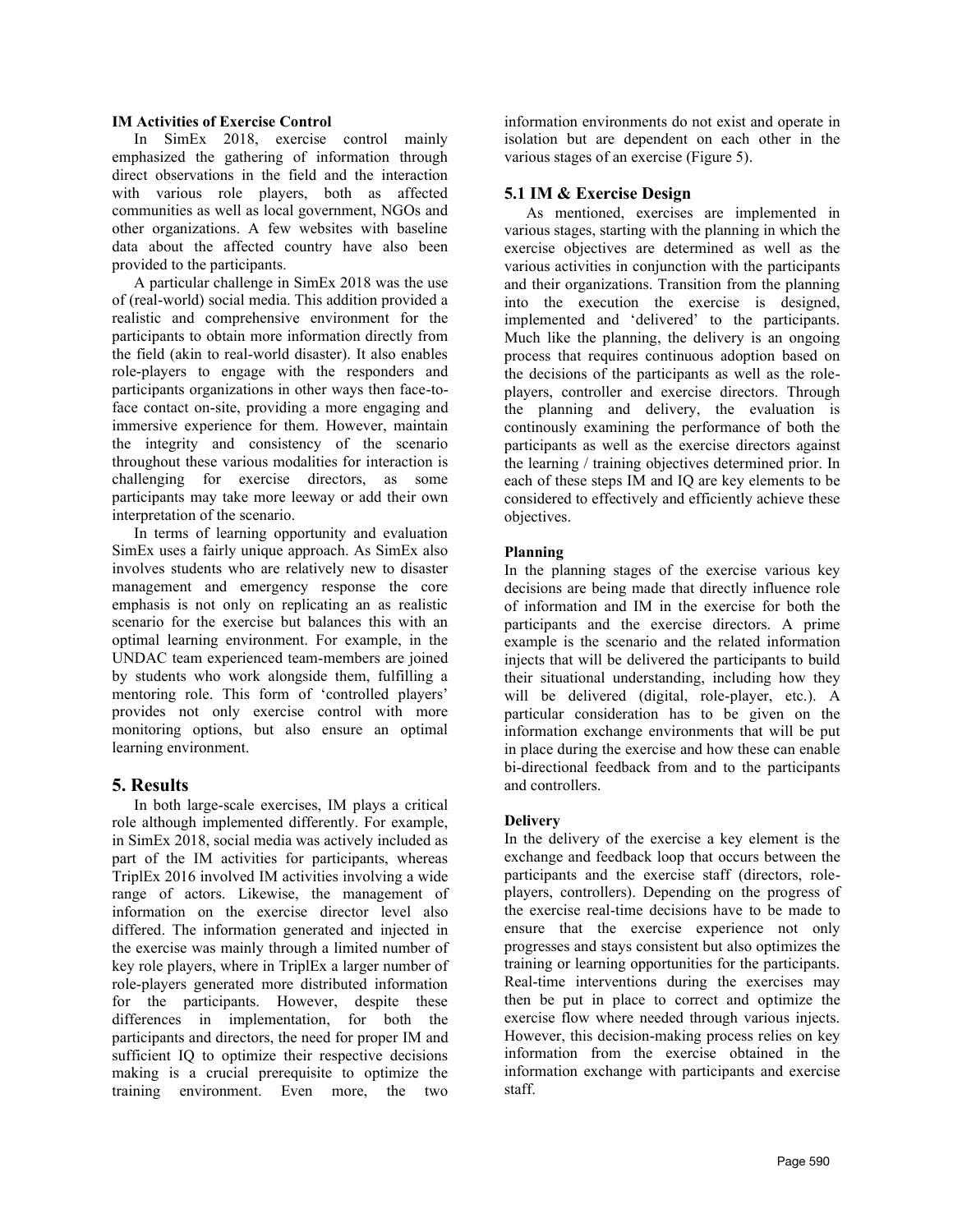#### **Evaluation**

As simulation exercises are primarily a training and testing environment for people, organizations, processes, and systems, evaluation is a core element in the exercise design. Evaluation is not an activity that occurs at the end of the exercise in which lessons learned are formulated and reports written. Rather, it is the continuous monitoring of the injected information, IM activities and the required IQ (see below) to ensure the training and learning objectives are reached. This requires active involvement in both the planning and delivery of the exercise, operating essentially as an IM process in which the situation (learning environment) is being monitored against the learning objectives and where necessary provide feedback to the decision makers (exercise directors).

### **5.2 IQ & Exercise design**

As illustrated IQ plays a critical role in the successful implementation of the IM process for both participants and exercise directors.

| Table 2 IQ assessment of TRIPLEX2016 IM |  |
|-----------------------------------------|--|
|                                         |  |

| IO                           | <b>Exercise control to</b>                          | <b>Participants to</b>                                                       |
|------------------------------|-----------------------------------------------------|------------------------------------------------------------------------------|
|                              | participants                                        | exercise control                                                             |
|                              | Information                                         | should be Participants shared information                                    |
| Correctness                  | consistent                                          | with $(in)$ the relies on the IM performance of                              |
|                              | scenario<br>exercise                                | and both them and the exercise                                               |
|                              |                                                     | conflicts should be able to environment. Correct actions or                  |
|                              | resolved within the information<br>be               | therefore<br>are                                                             |
|                              | exercise context.                                   | relative to exercise progress                                                |
| Timeliness                   |                                                     | Information should either Information about the decisions                    |
|                              |                                                     | be available (passive) or and actions of the participants                    |
|                              |                                                     | delivered (active) to the should be timely in order to                       |
|                              |                                                     | participants at the moment prepare appropriate responses                     |
|                              | of key decisions and turn especially with           | many role-                                                                   |
|                              | points in the exercise. players involved.           |                                                                              |
|                              | The information provided Information                | from participants                                                            |
|                              |                                                     | should be able to make can differ greatly with many                          |
|                              | the correct or justified organizations<br>decisions | involved.                                                                    |
| Completeness                 | considering                                         | while integrating the observations in a<br>the comprehensive overview is key |
|                              |                                                     | participants experiences for informed interventions and                      |
|                              | and background                                      | understanding their impact                                                   |
|                              | The<br>amount                                       | of Information<br>the<br>about                                               |
|                              |                                                     | information presented in participants and their actions can                  |
| Quantity of                  | exercise<br>the                                     | should be be sparse/ distributed especially                                  |
|                              | balanced with the capacity in large scale           | exercises.                                                                   |
|                              |                                                     | and learning objective of requiring additional methods of                    |
|                              | the participants monitoring.                        |                                                                              |
|                              |                                                     | While improvisation can Participants may operate from a                      |
|                              | used<br>he<br>to                                    | enhance different contextual awareness                                       |
|                              | scenario.                                           | information then the<br>exercise<br>directors.                               |
|                              |                                                     | delivered in the exercise Effective interventions need to                    |
|                              |                                                     | should be considered in consider this context to ensure a                    |
|                              | relation to earlier provided challenging            | but<br>engaging                                                              |
|                              | information or other role-environment.              |                                                                              |
|                              | plavers                                             |                                                                              |
| Validation Context awareness |                                                     | Participants should be able Exercise directors need to be                    |
|                              |                                                     | to validate the information able to validate information                     |
|                              |                                                     | received for example by through different channels such                      |
|                              |                                                     | triangulation or reference as role-players and IM products                   |
|                              | materials.                                          | provided by participants                                                     |

In order to effectively train IM skills during an exercise both groups need to be able to attain a certain level of IQ. This has implications for planning, delivery and evaluation of an exercise. Based on the results we have identified key IQ considerations as part of this exercise design in Table 2. It is important to consider that these elements are not only key considerations in the planning or design of the exercise but -perhaps even more- during execution. However, exercise directors and roleplayers can choose to deliberately not address or deliver the required information quality as part of the training objective: e.g. conflicting information, too much, or little information. However, we consider this a deliberate design choice and part of the necessary IQ for providing an optimal training environment and the design considerations still apply.

### **6. Discussion**

Simulation exercise are an important part in the emergency response and disaster management domain. Exercises allow disaster responders, humanitarian agencies and other emergency services to train, test and learn from situations that are otherwise unexpected, unknown and unfamiliar. Nevertheless, large-scale exercise has certain drawbacks. As the scale of the exercise increases and the interdependencies between the various participating organizations and individuals increase, as well as the interactions between exercise directors and participants.

### **6.1 Monitoring instruments**

Both exercise directors and participants need to closely monitor the progress of the exercise and performance / well-being of participants involved. Due to advancements in information and communication technology, more and more options have become available for information managers to support various IM tasks such as the collection of data, the processing of this data into information and sharing the resulting information with others. The rapid increase in the availability and usability of these tools and services has provided new opportunities and challenges to IM.

For directors, another monitoring instrument are role players. They are part of the exercise environment and given tasks to interact with participants to steer exercises. Meanwhile they inform the directors with their in-person experience of the behavior/performance of participants. A big advantage of role playing is the flexibility of using actual people to adjust exercise scenario, yet the key is to properly (de)brief them with the objectives and necessary knowledge to fill into the context.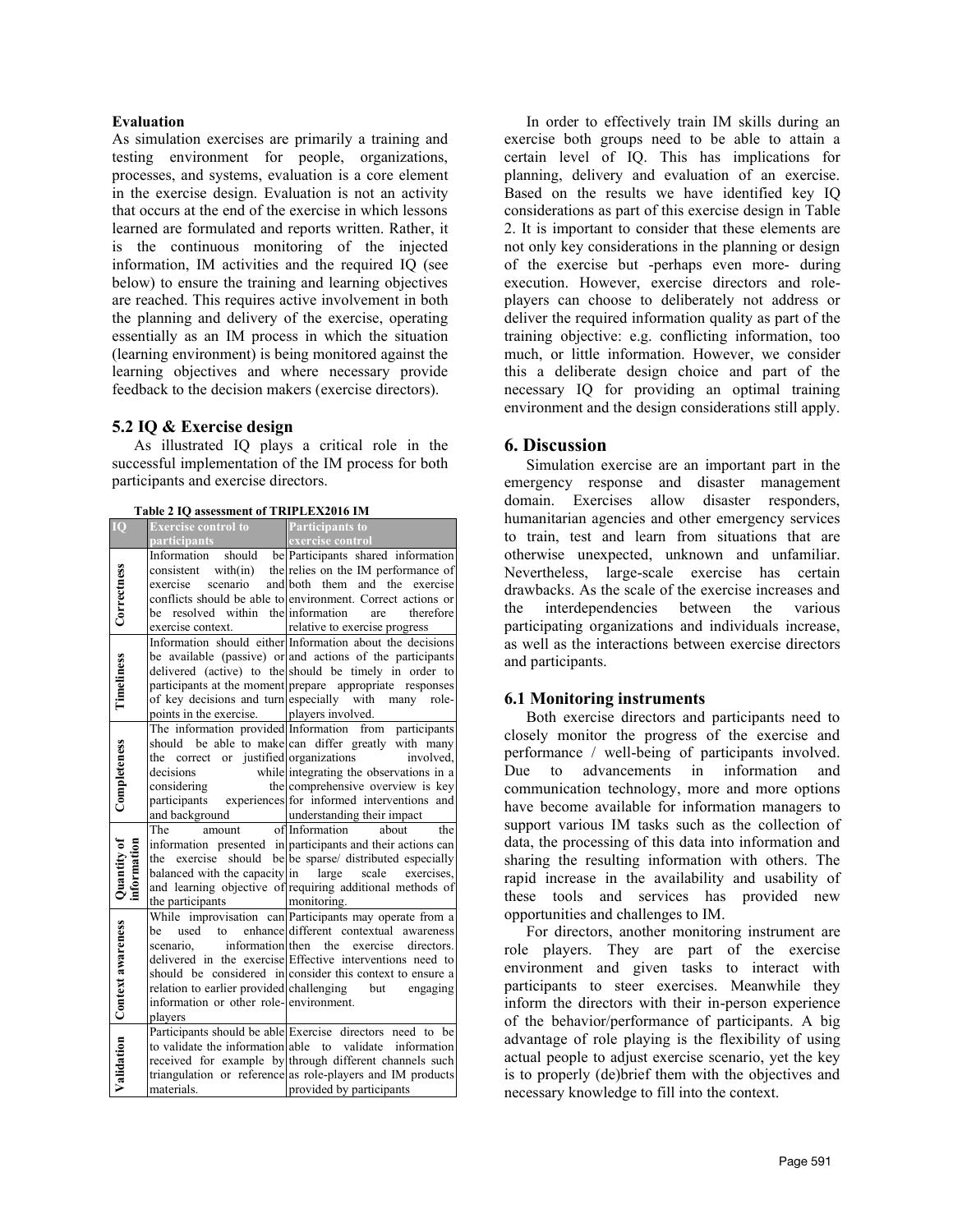#### **6.2 Real-time adaptation**

As large-scale exercises are usually carried out continuously throughout the days, it requires both exercise directors and participants to adapt to the evolving environment timely and continuously. While such real-time adaption is already in the nature of the IM activities of participants in real crisis situations, for exercise management it still deserves more attention. Especially considering the general training purposes of disaster exercises, it is more important to keep the exercise environment not only with a realistic scenario but, more importantly, with a focused learning environment. Therefore, being aware of the dynamic responses from participants and being able to respond to them with association to the training objectives completes the feedback loop and creates the learning cycles in exercises. This gives opportunities to properly record the behavior of participants and reflect on the actual performance of exercise participants.

#### **6.2. Information quality**

Exercises provide an excellent opportunity not only to practice hands-on operational and collaboration skills, but also to experiment with new technologies, strategies and tactics in a safe but realistic environment [\[28\]](#page-9-26). As depicted in [Figure 5](#page-3-1) the quality of information generated in the exercise is continuously influenced by both the behaviors of exercise directors and participants meanwhile influences the information environment where they interact with each other. Correct, complete, timely, sufficient, precise and reliable information injected into the exercise environment would lead to the corresponding levels of quality information captured in the exercise missions. There is a reinforcing loop between the IQ, exercise control and exercise environment which eventually determines how well the mission objectives for the exercise participants and the exercise objectives for the directors are achieved respectively.

### **7. Conclusion**

Information has always been crucial in the process of informed decision and IM has become a cornerstone in effective crisis management over the past decade(s). As mentioned in the World Disasters Reports 2005, 'Information can save lives' [\[29\]](#page-9-27). Indeed, the value of quality information in the field of crisis management has been directly related to effective delivery of critical and lifesaving aid. IM is therefore a crucial element and a recurring element in training, capacity building and exercises for crisis responders. Nevertheless, providing a realistic, comprehensive and consistent exercise environment that enables an optimal learning environment for

This study emphasizes the importance of IM in both exercise control and crisis management. In particular, it reveals the connections between and influences of IM of exercise control and in-exercise IM. In order to achieve in-exercise IM training purposes, it is important to plan and set up proper IM environment, and constantly monitor it throughout exercises. These two levels of IM activities are strongly connected and in fact even interdependent. The information quality aspects of the IM of exercise control have direct impact on the corresponding aspects of the in-exercise IM quality. Moreover, both perspectives require the same skills, capabilities and to some extent- tools and services to effectively manage information in order to support their decision-making processes.

### **7.1 Research approach**

The research presented in this paper is part of ongoing studies and represents a limited portion of the total amount of collected data throughout these (and other) exercises. The data collection, and subsequently this research, has been made possible thanks to the invitation of the various exercises' directors. At the same time the authors have actively contributed to the exercise in hands-on capacities such as role-player management, information officer or evaluator. This active participation cuts both ways: it provides additional resources and capacities to an often already resource strained- exercise but at the same time provides researchers with in-depth experiences and understanding that is otherwise hard to obtain through passive observations.

#### **7.2 Limitations & Future research directions**

The results presented in this paper are based on the two large-scale exercises, both quite well known in the world of humanitarian aid and emergency response. Nevertheless, exercises, trainings and simulations come in a wide range of types which vary in multiple aspects. The findings presented above may not be representative of all simulation exercises. Therefore, more comparative work needs to be done to examine other types of exercises.

Methodologically speaking, the chosen cases reflect the core research context well, i.e. the IM in disaster exercises, despite that the number of cases is smaller than the ideal number of cases for qualitative research (four – ten cases) [\[30\]](#page-9-28). While fewer cases allow greater opportunities for depth of observation [\[31\]](#page-9-29), more studies of different large-scale simulation exercises are desired as future work.